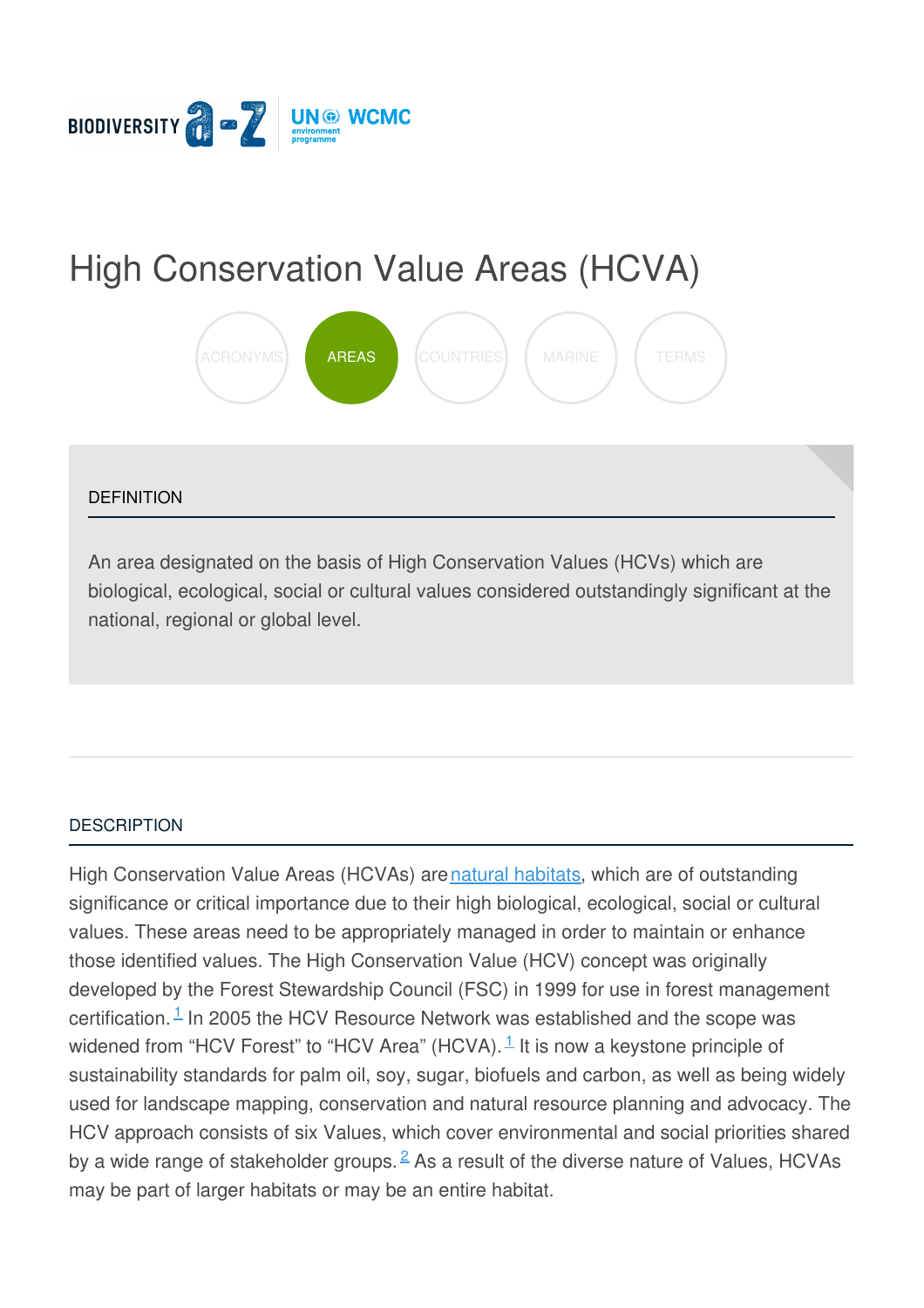The High Conservation Value Resource Network (HCVRN) which is a network of members, including representatives from producer companies, NGOs and other practitioners. As of 2014, the HCVRN is governed by its Secretariat (hosted by the UK-based NGO Proforest) and it's Management Committee (composed exclusively by Members of the HCVRN).  $1$ Several other governing bodies advise the Secretariat and the Management Committee. The main purposes of the HCVRN are to promote the HCV approach as a resource management tool, to achieve consistent implementation of HCV, and to bring HCV stakeholders together.

## YEAR OF [CREATION](javascript:void(0))

2005

#### [COVERAGE](javascript:void(0))

Global in extent. HCVAs are identified in site-scale assessments, often as part of the certification process for a number of international standards (e.g. the Roundtable on Sustainable Palm Oil certification).

#### [CRITERIA](javascript:void(0))

There are six main types of Values used to define HCVAs. These are outlined in the HCVRN Charter, which all Members, Advisors and Supporters are required to sign and abide by. The six HCVs are: <sup>[3](#page-3-2)</sup>

- **HCV 1 Species diversity:** Concentrations of biological diversity including [endemic](http://biodiversitya-z.org/content/endemism) species, and rare, threatened or endangered species, that are significant at global, regional or national levels.
- **HCV 2 Landscape-level ecosystems and mosaics:** Large landscape-level [ecosystems](http://biodiversitya-z.org/content/ecosystem) and ecosystem mosaics that are significant at global, regional or national levels, and that contain viable [populations](http://biodiversitya-z.org/content/viable-population) of the great majority of the naturally occurring species in natural patterns of distribution and abundance.
- **HCV 3 Ecosystems and habitats:** Rare, threatened, or endangered ecosystems, [habitats](http://biodiversitya-z.org/content/habitat) or refugia.
- **HCV 4 Ecosystem services:** Basic [ecosystem](http://biodiversitya-z.org/content/ecosystem-services) services in critical situations, including protection of water catchments and control of erosion of vulnerable soils and slopes.
- **HCV 5 Community needs:** Sites and resources fundamental for satisfying the basic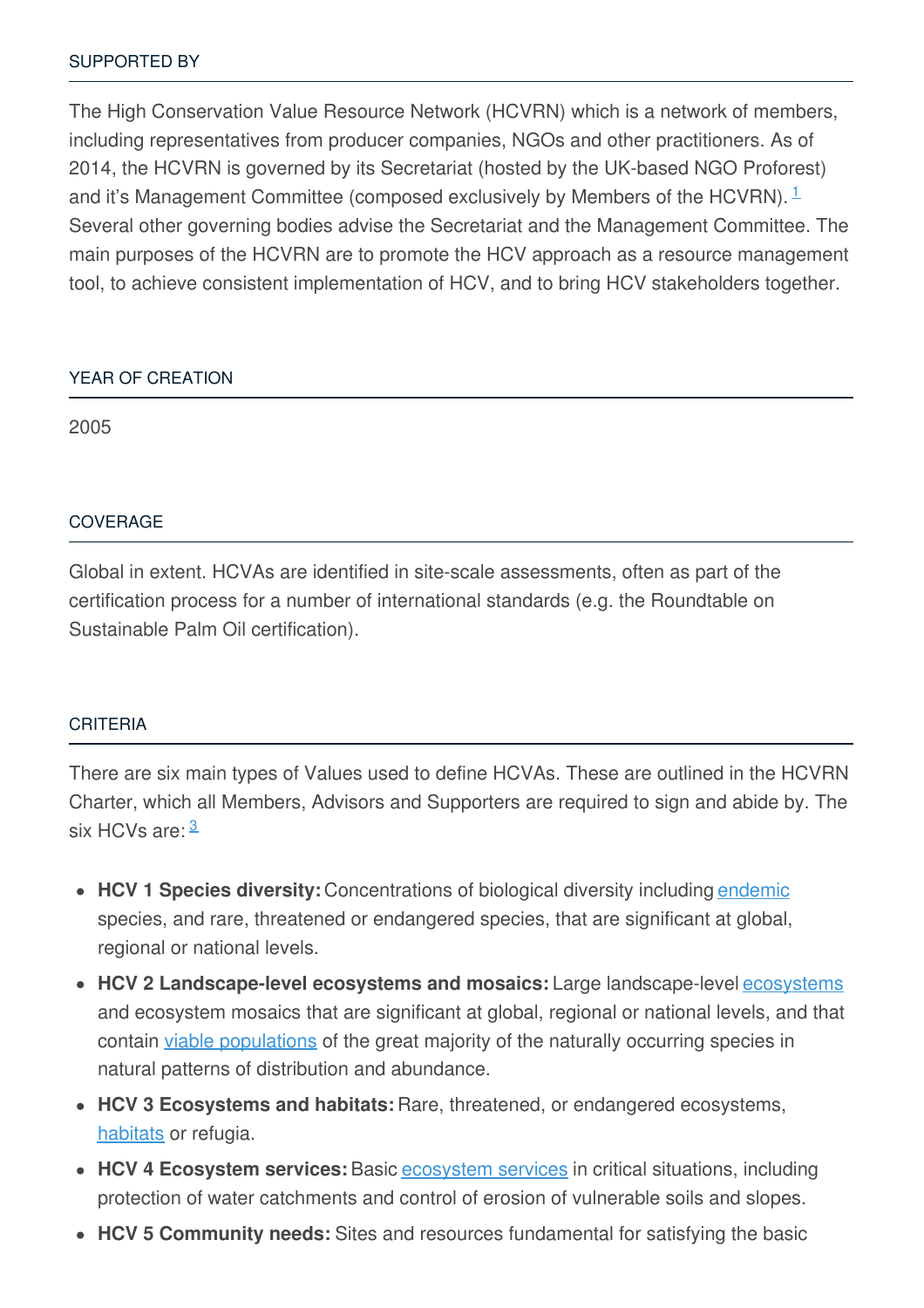necessities of local communities or indigenous peoples (for livelihoods, health, nutrition, water, etc...), identified through engagement with these communities or indigenous peoples.

**HCV 6 Cultural values:** Sites, resources, habitats and landscapes of global or national cultural, archaeological or historical significance, and/or of critical cultural, ecological, economic or religious/sacred importance for the traditional cultures of local communities or indigenous peoples, identified through engagement with these local communities or indigenous peoples.

Further explanation of each Value is available on the HCVRN website. $<sup>1</sup>$  $<sup>1</sup>$  $<sup>1</sup>$  A common guidance</sup> on HCV identification was developed by the HCVRN in 201[3](#page-3-2) $\frac{3}{2}$ , along with general guidance for HCV National Interpretation processes  $4$ . National HCV Toolkits have been developed for a number of countries.<sup>[5](#page-3-4)</sup>

## [MANAGEMENT](javascript:void(0))

The HCV approach was developed as a tool for managing critical values within a production landscape, and is most commonly used by industry committed to certification of timber, pulp or agricultural products. The core of the HCV approach is the identification and maintenance of critical environmental and social values. In practice, many HCVAs are managed by companies or communities outside protected area networks and approaches to maintain values vary. HCV management may range from complete protection to extractive uses such as selective logging or harvesting of natural products. Any extractive use needs to be managed to an agreed standard, and monitored for any negative effects on HCVs. HCVAs may not be converted to other land uses. National and sectoral guidelines to interpret and identify the values, management options and monitoring of HCVAs, case studies and training materials are available from the HCV Resource Network.  $1$ 

#### BUSINESS [RELEVANCE](javascript:void(0))

**Legal and compliance** – Legal recognition and protection is not a criterion for identification of HCVAs. Most of the HCVAs typically lie outside the legal protected area network (except where they are based on protected area values), although some categories of locally protected land may also be HCVAs (e.g. steep slopes, important watersheds, riparian protection areas, community owned lands). Therefore legal protection will be present for some HCVAs (especially watershed protection), depending on the context.

Assessing and maintaining HCVAs is central to compliance with a number of key voluntary sustainability standards. The HCV approach forms an integral part of a number of certification standards including FSC standard $\frac{2}{5}$  $\frac{2}{5}$  $\frac{2}{5}$ , the Roundtable on Sustainable Biomaterials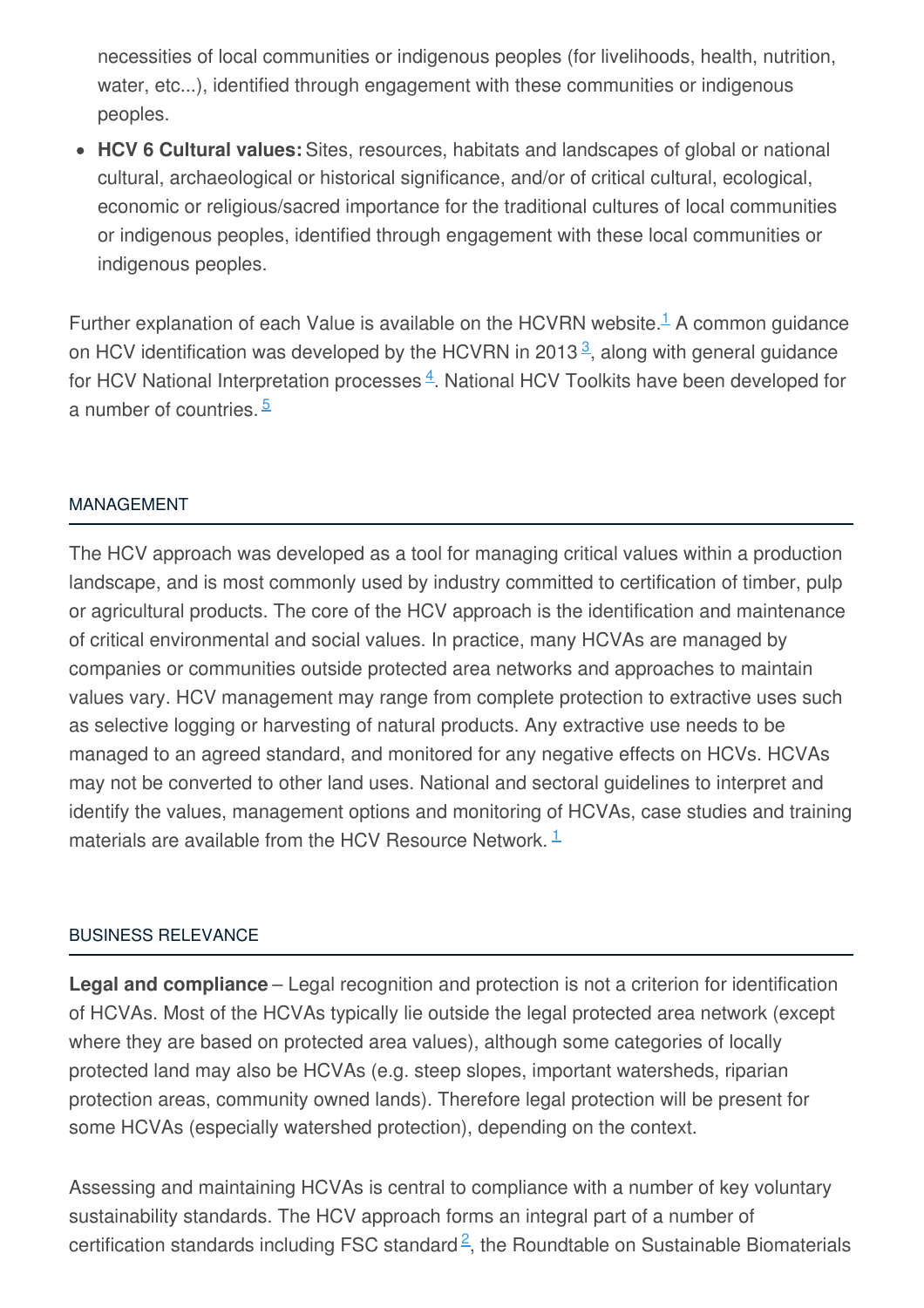(RSB)  $\frac{6}{5}$  $\frac{6}{5}$  $\frac{6}{5}$ , the Climate and Community and Biodiversity Alliance (CCBA)<sup> $Z$ </sup>, The Round Table on Responsible Soy (RTRS)  $8$  and the Roundtable on Sustainable Palm Oil (RSPO)<sup>[9](#page-4-0)</sup>. These standards all require that HCVAs are maintained or enhanced and have specific restrictions preventing the expansion of cultivation of crops and aquaculture farms into these areas. A list of all organisations and businesses that use the HCV approach can be found on the HCVRN website.<sup>[10](#page-4-1)</sup>

**Biodiversity importance** – HCVAs are frequently (although not always) designated for their importance to biodiversity, as sites with global, regional or national significance. Their identification criteria include both high vulnerability and high irreplaceability of species and habitats. These areas are identified at the site-scale and are therefore of significant relevance for business in terms of mitigating and avoiding risk from biodiversity loss and identifying opportunities associated with biodiversity conservation.

**Socio-cultural value** -The recognition of socio-cultural values of sites is an important criterion of some HCVAs. HCVAs of social importance are identified as sites with critical significance for the livelihoods, wellbeing or cultural identity of local communities to be managed in consultation with such communities. Such HCVA sites provide opportunities to build trust between companies and communities, train and build local capacity, and provide multiple benefits for local people.

# [REFERENCES](javascript:void(0)) & WEBSITE

- <span id="page-3-0"></span>1. Website of the High [Conservation](http://www.hcvnetwork.org/) Value Network<sup>EN</sup>
- <span id="page-3-1"></span>2. Forest Stewardship Council. FSC ® [International](https://ic.fsc.org/preview.fsc-std-01-001-v5-0-revised-principles-and-criteria-for-forest-stewardship.a-1780.pdf) Standard: FSC Principles and Criteria for Forest Stewardship (version 5). 001, 1-37 (2012).
- <span id="page-3-2"></span>3. Brown, E. et al. Common Guidance for the Identification of High Conservation Values. HCV Resource Network (High [Conservation](http://www.proforest.net/publication/bibliog.2013-10-09.9070543115) Value Resource Network, 2013).
- <span id="page-3-3"></span>4. High Conservation Value Resource Network. National [Interpretations](http://www.hcvnetwork.org/resources/global-hcv-toolkits/natinterp-red) of HCVs. 1-4  $(2013)$ .
- <span id="page-3-4"></span>5. High Conservation Value Resource Network. National [Interpretations.](http://www.hcvnetwork.org/resources/global-hcv-toolkits)
- <span id="page-3-5"></span>6. Roundtable on Sustainable Biomaterials. RSB [Conservation](http://rsb.org/pdfs/guidelines/11-02-21-RSB-GUI-01-007-01-(RSB-Conservation-Impact-Assessment-Guidelines).pdf) Impact Assessment Guidelines, version 2.0. version 2., 1-23 (2011).  $\mathbb{\mathbb{F}}$
- <span id="page-3-6"></span>7. Climate, Community and [Biodiversity](https://s3.amazonaws.com/CCBA/Third_Edition/CCB_Standards_Third_Edition_December_2013.pdf) Alliance. Climate , Community & Biodiversity Standards. Third Edition. (2013).
- <span id="page-3-7"></span>8. Roundtable on Responsible Soy. RTRS Standard for [Responsible](http://www.responsiblesoy.org/documentos/rtrs-standard-for-responsible-soy-production-pdf/) Soy Production (version 2.0). (2013).